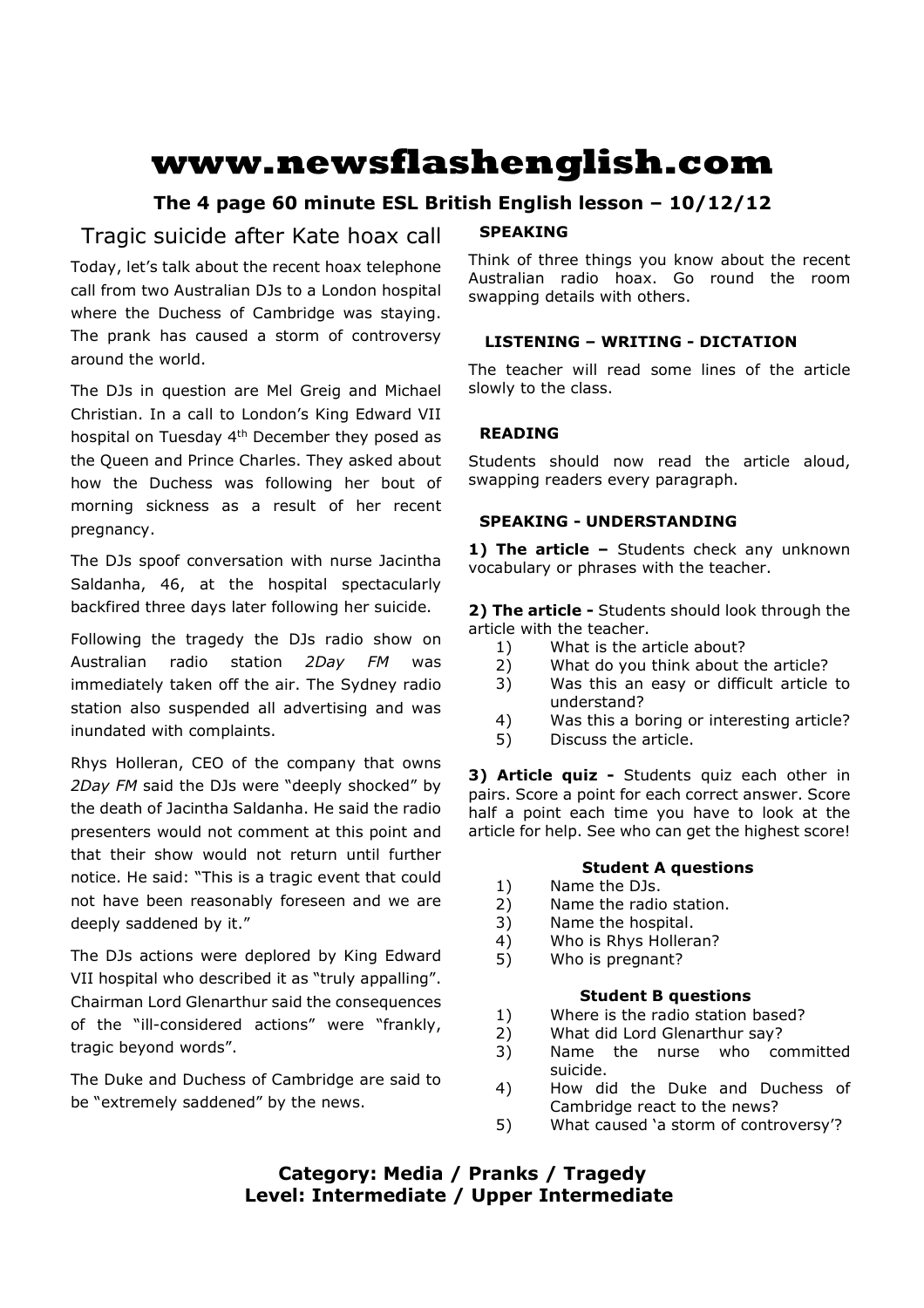#### **WRITING / SPEAKING**

you can to do with **'***Prank calls'***.** *One-two minutes.* Compare with other teams. Using your words compile a short dialogue together.

#### **WRITING / SPEAKING**

*Tragic suicide after Kate hoax call - In pairs* choose three things from the article. Write them below.

 1 \_\_\_\_\_\_\_\_\_\_\_\_\_\_\_\_\_\_\_\_\_\_\_\_\_ 2 \_\_\_\_\_\_\_\_\_\_\_\_\_\_\_\_\_\_\_\_\_\_\_\_\_ 3 \_\_\_\_\_\_\_\_\_\_\_\_\_\_\_\_\_\_\_\_\_\_\_\_\_

Add three similar ideas of your own about the new ideas. Discuss together.

**The teacher** will choose some pairs to discuss their findings in front of the class.

### **WRITING / SPEAKING**

Think of three good points that come out of this tragedy. What lessons have been learnt? Write down your thoughts.

**The teacher** will choose some students to read out their work to the class.

#### **DISCUSSION**

#### **Student A questions**

- 1) Did the headline make you want to read the article?
- 2) Did you watch/listen to the prank broadcast by the DJs?
- 3) What do you think of this tragedy?
- 4) How do you think the family of the nurse must feel?
- 5) What, if any, action will be taken against these DJs?
- 6) Would you now hire these DJs?
- 7) What other DJ pranks do you know about?
- 8) Will prank calls on radio stations be banned?
- 9) What was the reaction to this tragedy in your country?
- 10) Have you learnt anything today?

### **SPEAKING – ROLEPLAY 1**

In pairs. On the board write as many words as In groups. One of you is the interviewer. The others are one of the following people. You are in the *Discussion FM* radio studio. Today's interview is about: *Tragic suicide after Kate hoax call.* 

- 1 The Duke / Duchess of Cambridge
- 2 Rhys Holleran
- 3 A nurse at King Edward VII hospital
- 4 Mel Greig / Michael Christian

**The teacher** will choose some pairs to roleplay their interview in front of the class.

#### **SPEAKING - ROLEPLAY 2**

*In pairs.* You are in a coffee shop in your town/city. Start a conversation about: *'Tragic suicide after Kate hoax call'*. *5 mins.* 

#### **SPEAKING**

*In pairs either* tell the class about another hoax/prank you did or know about *or* briefly describe the events of this tragic one. *5 mins prep. The teacher will choose some pairs to hear their details in front of the class.* 

#### **SPEAKING - DISCUSSION**

*Allow 10 minutes* – As a class.

*Discuss the following…* 

The tragic suicide after Kate hoax call

The teacher can moderate the session.

#### **DISCUSSION**

#### **Student B questions**

- 1) What do you think about what you've read?
- 2) Have the DJs "got blood on their hands", as many think?
- 3) What will the Australian government do about all this?
- 4) Will the British police take any action?
- 5) What lessons will be learnt from this?
- 6) Do similar pranks happen in your country? Explain.
- 7) What must the hospital now do?
- 8) Should *2Day FM* lose their radio licence?
- 9) Has this been a difficult lesson in English for you to understand?
- 10) Did you like this discussion?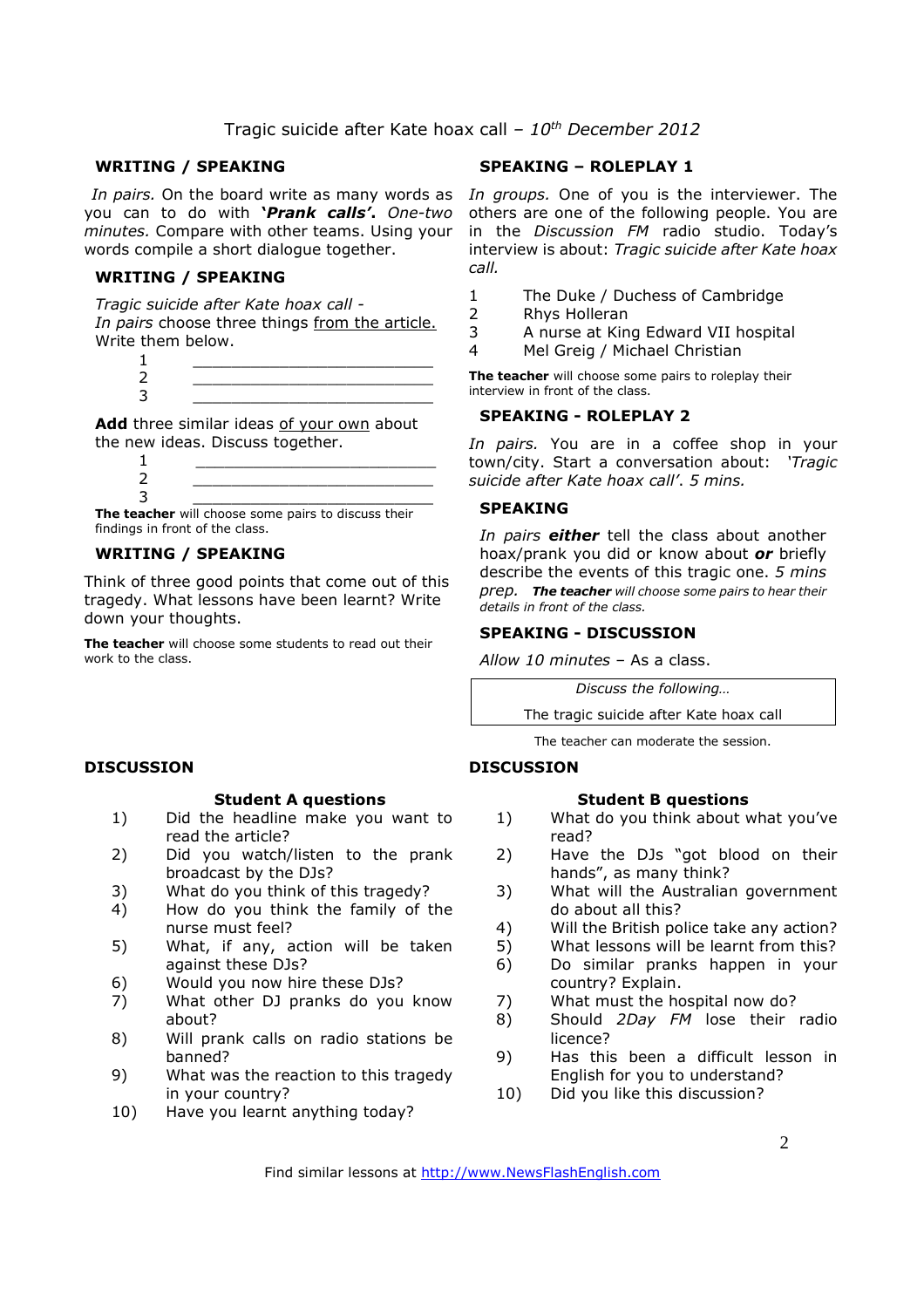#### **Tragic suicide after Kate hoax call**

Today, let's talk about the recent (1)\_\_\_\_\_ telephone call from two Australian DJs to a London (2)\_\_\_\_\_ where the Duchess of Cambridge was staying. The (3)\_\_\_\_\_\_ has caused a storm of controversy around the world.

The DJs in question are Mel Greig and Michael Christian. In a call to London's King Edward VII hospital on Tuesday 4<sup>th</sup> December they posed as the Queen and Prince Charles. They asked about how the Duchess was following her bout of morning sickness as a result of her recent  $(4)$ 

The DJs spoof conversation with nurse Jacintha Saldanha, 46, at the hospital spectacularly backfired three days later following her (5)

Following the (6)\_\_\_\_\_\_ the DJs radio show on Australian (7)\_\_\_\_\_ station *2Day FM* was (7)\_\_\_\_\_ taken off the air. The Sydney radio station also suspended all advertising and was inundated with complaints.

### *suicide / immediately / prank / tragedy / hospital / pregnancy / radio station / hoax*

Rhys Holleran, CEO of the company that owns *2Day FM* said the  $(1)$ \_\_\_\_\_ were "deeply shocked" by the (2)\_\_\_\_\_ of Jacintha Saldanha. He said the radio (3)\_\_\_\_\_ would not comment at this point and that their show would not return until further notice. He said: "This is a (4) \_\_\_\_\_ event that could not have been reasonably  $(5)$  and we are deeply saddened by it."

The DJs (6)\_\_\_\_\_ were deplored by King Edward VII hospital who described it as "truly appalling". Chairman Lord Glenarthur said the consequences of the "ill-considered actions" were "(7)\_\_\_\_\_, tragic beyond words".

The Duke and Duchess of Cambridge are said to be  $"(8)$  saddened" by the news.

*foreseen / death / tragic / actions / frankly / presenters / extremely / DJs*

# **GAP FILL: READING GAP FILL: GRAMMAR**

#### **Tragic suicide after Kate hoax call**

Today, let's talk about (1)\_\_\_ recent hoax telephone call from two Australian DJs to (2)\_\_ London hospital where the Duchess of Cambridge was staying. The prank has caused a storm of controversy around the world.

The DJs in question are Mel Greig (3) Michael Christian. (4)\_\_ a call to London's King Edward VII hospital on Tuesday 4th December they posed as the Queen and Prince Charles. They asked about (5)\_ the Duchess was following (6)\_\_ bout of morning sickness as a result of her recent pregnancy.

The DJs spoof conversation with nurse Jacintha Saldanha, 46, (8) the hospital spectacularly backfired three days later following her suicide.

Following the tragedy the DJs radio show  $(7)$ \_ Australian radio station *2Day FM* was immediately taken off the air. The Sydney radio station also suspended all advertising and was inundated with complaints.

#### *how / her / the / and / in / a / on / at*

Rhys Holleran, CEO of the company (1) \_ owns *2Day FM* said the DJs were "deeply shocked" by the death of Jacintha Saldanha, 46. (2) \_ said the radio presenters would not comment at (3)\_\_ point and that their show (4) \_ not return until further notice. He said: "This is a tragic event that (5) not have been reasonably foreseen and (6) are deeply saddened by it."

The DJs actions were deplored (7)\_ King Edward VII hospital who described it as "truly appalling". Chairman Lord Glenarthur said the consequences (8)\_\_ the "ill-considered actions" were "frankly, tragic beyond words".

The Duke and Duchess of Cambridge are said to be "extremely saddened" by the news.

*could / that / would / this / of / by / he / we*